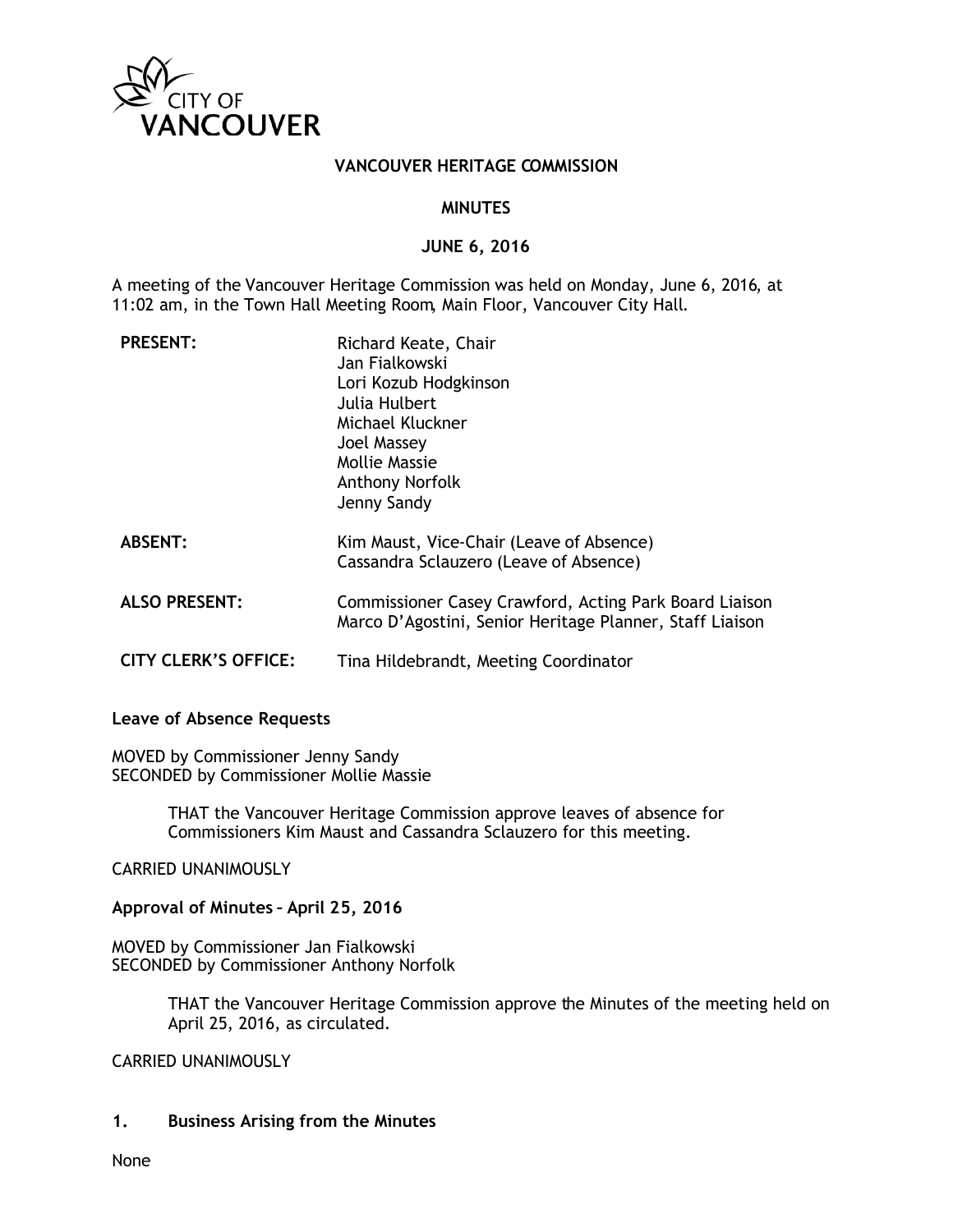### **2. Conservation Review**

- **(a) 1102 Commercial Drive (1716 Napier Street) 'Florida Market' DE420153 VHR 'B'**
- **Issues:** Integration of the addition with the existing building; and Recent renovations and storefront replication.

**Staff:** James Boldt, Heritage Group

**Applicant:** Scott Kennedy, architect

Staff and the applicant reviewed the application and responded to questions.

MOVED by Commissioner Jenny Sandy SECONDED by Commissioner Anthony Norfolk

> THAT the Vancouver Heritage Commission supports the proposal at 1102 Commercial Drive (1716 Napier Street) – 'Florida Market', to add a new 5-story rental building at the rear of the site;

FURTHER THAT the Commission recommends the applicant undertake design development to enhance the pedestrian experience on Napier Street.

CARRIED UNANIMOUSLY

*\* \* \* \* \**

*The Commission recessed at 11:37 am and reconvened at 11:47 am.*

*\* \* \* \* \**

# **3. Statement of Significance and Vancouver Heritage Register Subcommittee Report**

Staff reviewed the report from the Statement of Significance and Vancouver Heritage Register Subcommittee meeting held May 16, 2016, and responded to questions.

**Staff:** Hugh McLean, Heritage Planning Analyst

MOVED by Commissioner Anthony Norfolk SECONDED by Commissioner Mollie Massie

- A. THAT the Vancouver Heritage Commission supports adding the following building to the Vancouver Heritage Register as a C-listing:
	- 199 East  $17<sup>th</sup>$  Avenue Winram Block.
- B. THAT the Vancouver Heritage Commission requests that the Statements of Significance for the following buildings be referred back to the consultants for revisions and, where necessary, to complete revisions to the Vancouver Heritage Register Evaluations: